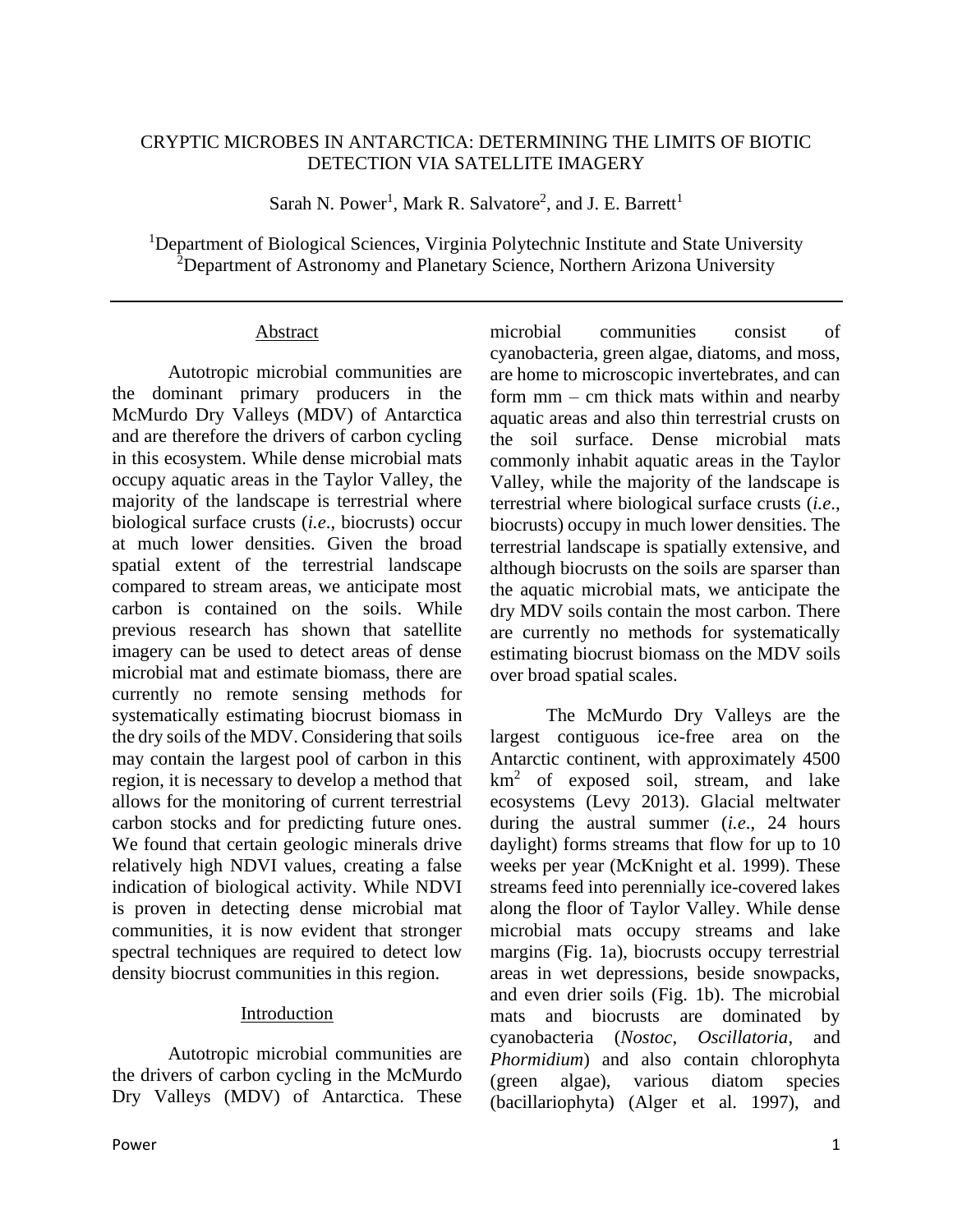mosses (*Bryum* and *Hennediella*) (Schwarz et al. 1992; Pannewitz et al. 2003).



**Fig. 1** Photos of dense microbial mat beside stream (**a**) and sparse biocrust in terrestrial area nearby snowpack (**b**).

In addition, simple metazoan communities of nematodes, rotifers, and tardigrades inhabit the soils and sediments of this region (Freckman and Virginia 1997). Nematodes (*i.e*., microscopic roundworms that consume cyanobacteria and other microbes) are the most widely distributed metazoan taxa in this region (Freckman and Virginia 1997). Though, given such low soil biomass, negligible grazing influences on microbial mat communities (Treonis et al. 1999) makes the MDV a simple system for studying biocrust.

Taylor Valley is composed of tills (*i.e*., unsorted soil/rock material deposited directly from glacial ice) from different sequences of glaciations. Most notably, the Ross till (Fig. 2), deposited directly from Ross Sea ice sheets in the late Pleistocene (Bockheim et al. 2008), is on the eastern side of Taylor Valley and is considered the most productive area of this valley, as it is closest to the coast, is relatively humid, has relatively high soil moisture content

compared to the other climate zones in this region (Marchant and Denton 1996; Doran et al. 2002), and has the most active and fully functioning soil communities (Adams et al. 2006; Barrett et al. 2006b). While soil environments outside of stream channels do not commonly support visible microbial mat biomass, they are, however, spatially extensive compared to the wetted areas. Due to the broad spatial extent of these terrestrial environments, even sparse spatial distributions of biocrusts could sum to more biomass overall. The question posed here is a fundamental one relevant for carbon budgets and predicting future carbon stocks and is useful for understanding the basic ecology of this ecosystem. To quantify the relative proportion of biomass in the terrestrial areas of the Ross till, a new scalable method is required.



**Fig. 2** True color image of Ross till region with the 30 sampling locations identified with varying NDVI values (green refers to "high" NDVI, yellow "variable", and red "low"). Inset in bottom left corner shows Antarctica with red box outlining the McMurdo Dry Valleys. Imagery © 2018 DigitalGlobe, Inc.

We have shown the utility of multispectral satellites WorldView-2 and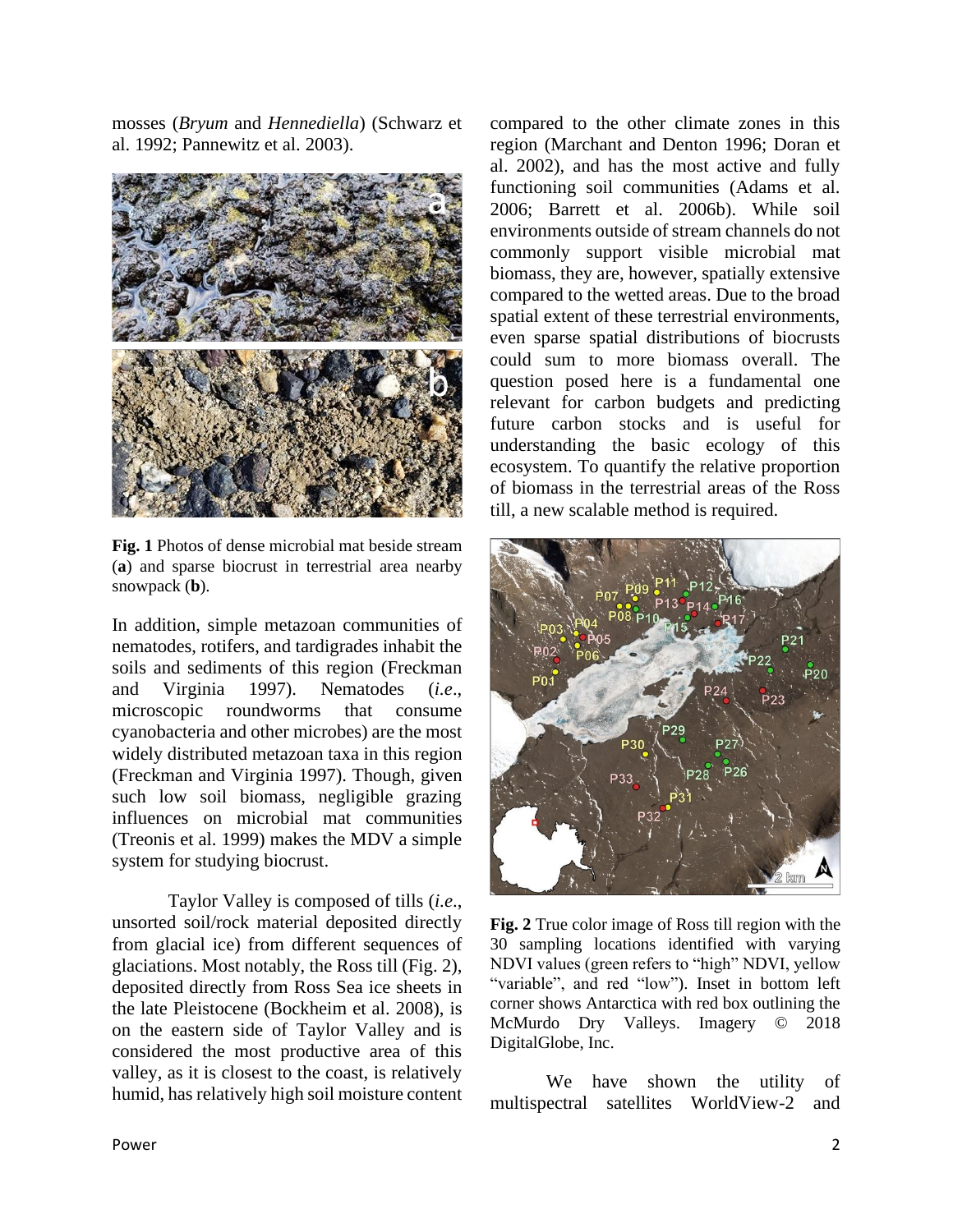WorldView-3 (WV-2/3) in detecting microbial mats in densely colonized areas near streams on the Ross till using the normalized difference vegetation index (NDVI) (Salvatore 2015; Salvatore et al. 2020; Power et al. 2020). NDVI evaluates the relationship between reflectance at 680 and 800 nm where photosynthetic materials exhibit a strong diagnostic signal. This signal is caused by vegetation, which has a unique spectral signature of absorbance in the visible wavelengths (due to the activity of chlorophyll-a and other pigments) and strong reflectance in near-infrared regions due to scattering and reflectance by cell walls. Additionally, we have observed NDVI values indicative of photosynthetic activity in upland areas not connected to streams or lakes (Power et al. 2020). While NDVI is a useful indicator of biological activity in dense areas, it is unknown whether these anomalously high NDVI values in non-wetland areas support photosynthetic activity or are simply background noise of the satellite image associated with some other topographical or geological attribute.

These drier soil environments have received significant attention and have been shown to support fully functioning and active food webs, even given the low diversity of taxa in soils (Freckman and Virginia 1997; Courtright et al. 2001; Barrett et al. 2006a; Barrett et al. 2006b; Poage et al. 2008). The MDV soil community consists of cyanobacteria (and other prokaryotes), algae (*e.g*., diatoms), mosses, lichens, nematodes, tardigrades, rotifers, fungi, protozoans (*i.e*., flagellates, amoebae, ciliates), and microarthropods (*i.e*., springtails and mites) (Adams et al. 2006). Because these soils host active microbial and invertebrate communities and have detectable surface chlorophyll-a content (*e.g*., Barrett et al. 2004), we predict these "NDVI anomalies" are suggestive of photosynthetic life supporting active food webs. While the wetter soils (*e.g*., stream and lake margins) receive more attention, we think

the drier soils may be equally important, if not more, to the overall carbon budget of the McMurdo Dry Valleys.

We proposed to answer the following question:

**Q1:** Can WorldView-2 satellite imagery detect cryptic biological activity in Antarctic soils (*i.e*., are low, but detectable, readings of NDVI indicative of biological activity)?

Combining multispectral satellite imagery, handheld hyperspectral data, and biological ground truthing data, we test the ability for WorldView-2 satellite to detect cryptic patches of biological activity in the form of biocrusts in terrestrial soils of the McMurdo Dry Valleys.

## Methods

# Field collection

Using December 2018 WV-2 imagery, we identified 30 locations on the Ross till with varying NDVI values. These terrestrial sites consist of drier soils unconnected by stream or lake margins (*i.e*., referred to as "upland areas"). This imagery was overlain with a digital elevation model (DEM) of 1 m resolution (Fountain et al. 2017) to identify sites in depressions, rocky outcrops, and on slopes and hills. In late December 2019, we located and sampled these 30 varying NDVI sites. We obtained photographs and noted the field conditions (*e.g*., dry soils with no indication of biological activity, wet soils with snowpack nearby, area dominated by specific geology, *etc*.). We collected a top layer of soil and rock from all sites for subsequent hyperspectral analysis. At 12 of the sites, we established 5 m x 5 m plots (Fig. 3) and collected 5 top layer soil samples (one from each corner and center) of a known area (128  $\text{cm}^2$ ) for pigment analysis (chlorophyll-a, scytonemin, and carotenoids) and ash-free dry mass (AFDM) for organic matter content. We also collected underlying soil (top 10 cm) for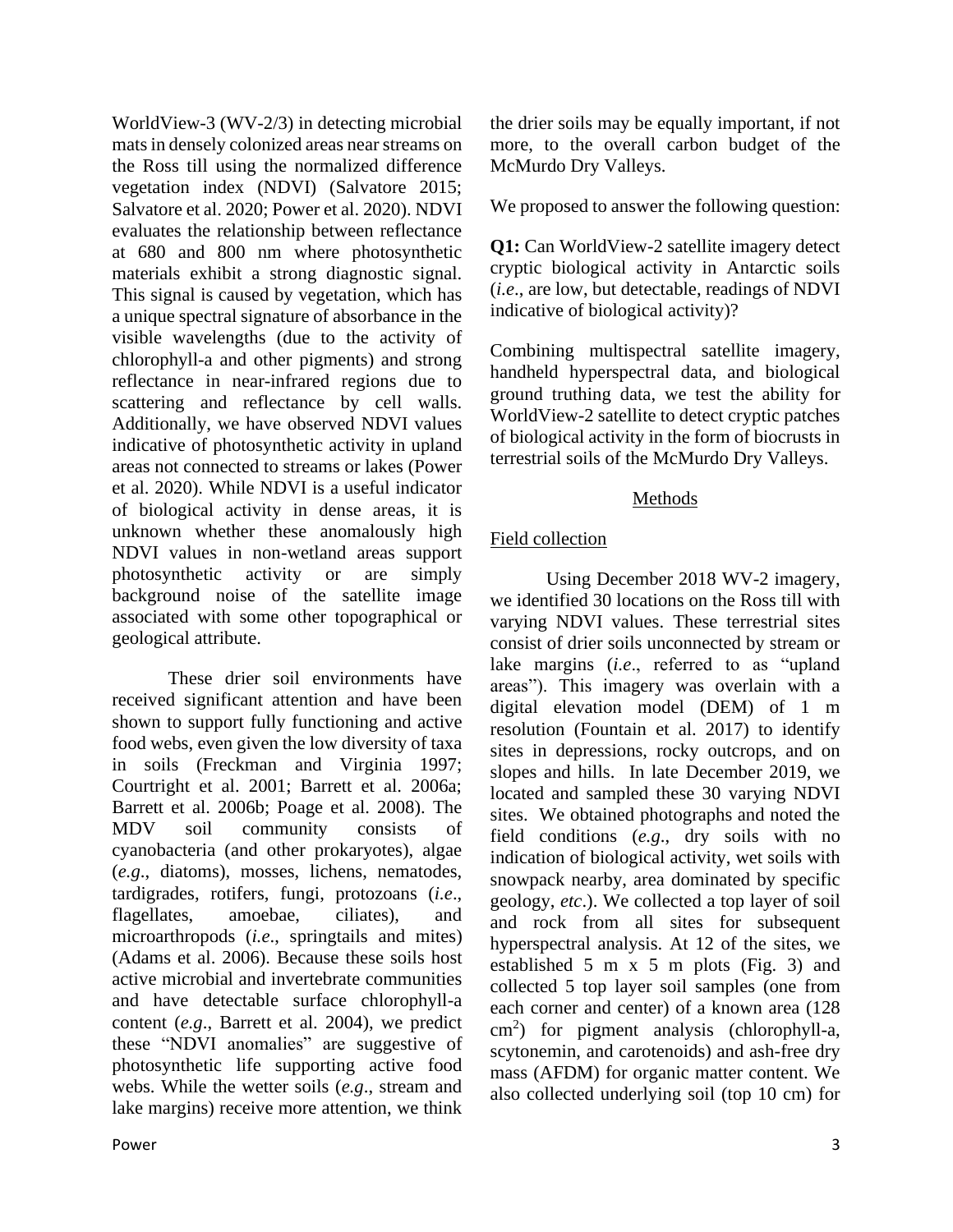moisture content, conductivity, pH, inorganic nitrogen concentration in the form of ammonium  $(NH_4^+)$  and nitrate  $(NO_3^-)$ , and invertebrate abundance (nematodes, tardigrades, rotifers).



**Fig. 3** Photo of Plot 01, wet depression, showing plot area outlined by 5 x 5 m transect.

#### Laboratory analyses

Using the top layer soil samples, we determined pigment concentration using a trichromatic spectrophotometric method for chlorophyll-a, carotenoids, and scytonemin at 663, 490, and 384 nm, respectively (Garcia‐ Pichel and Castenholz 1991). Throughout the process, care was taken to avoid exposing the samples to light, as chlorophyll-a degrades with light exposure. The samples were first dried at 105°C for 24 hr, sieved through a 4 mm sieve, and extracted for 24 hr at ambient temperature in 90% unbuffered acetone using a 3.75:10 soil to solvent ratio, based on protocols from Couradeau et al. (2016) and MCM LTER standard methods. After centrifugation, the extracts were analyzed on a spectrophotometer using 10 mL cuvettes. The absorbances contributed by each pigment were calculated using the trichromatic equations outlined in Garcia‐Pichel and Castenholz (1991), and the pigment concentrations were calculated using the Beer-Lambert Law with the extinction coefficients of 89.7 L  $g^{-1}$  cm<sup>-1</sup> for chlorophyll-

a (Couradeau et al. 2016),  $112.6 \text{ L g}^{-1} \text{ cm}^{-1}$  for scytonemin (Brenowitz and Castenholz 1997), and  $262 \text{ L g}^{-1} \text{ cm}^{-1}$  for carotenoids (Thrane et al. 2015). Additionally, the top layer soil samples were measured for AFDM by weighing a known area of sample, combusting at 550°C for 24 hr using a muffle furnace, gently stirring samples halfway through combustion, and reweighing after cooling in a desiccator. Given the extremely low clay content of soils in this region (Barrett et al. 2006a), the rehydration of clays was assumed negligible, so we did not rewet samples.

From the underlying soil samples, we measured percent moisture content, and pH and electrical conductivity using a 1:2 and 1:5 soil to DI H2O slurry, respectively. We also extracted inorganic N in the form of  $NH_4^+$  and NO<sub>3</sub> with a 2:5 soil to KCL extract using a Lachat flow injection analyzer. Invertebrate abundance was enumerated on the underlying soil using a modified sugar-centrifugation method (Freckman and Virginia 1993).

#### Spectral collection and analysis

WorldView-2 (DigitalGlobe, Inc.) is an 8-band multispectral satellite on polar orbit with 1.84 m resolution at nadir. Images acquired between December 2018 and December 2019 were used to identify varying NDVI upland terrestrial areas and correlate them to biological ground truthing data, respectively. The imagery was georeferenced using ground control points and then obtained from the University of Minnesota's Polar Geospatial Center (PGC) through a cooperative agreement between the NSF and National Geospatial-Intelligence Agency (NGA). Data were subsequently processed to atmospherically corrected surface reflectance using five spectral ground validation targets acquired in the field during the 2018-2019 austral summer (Salvatore et al. *in review*). Band-specific linear relationships between topof-atmosphere reflectance data and ground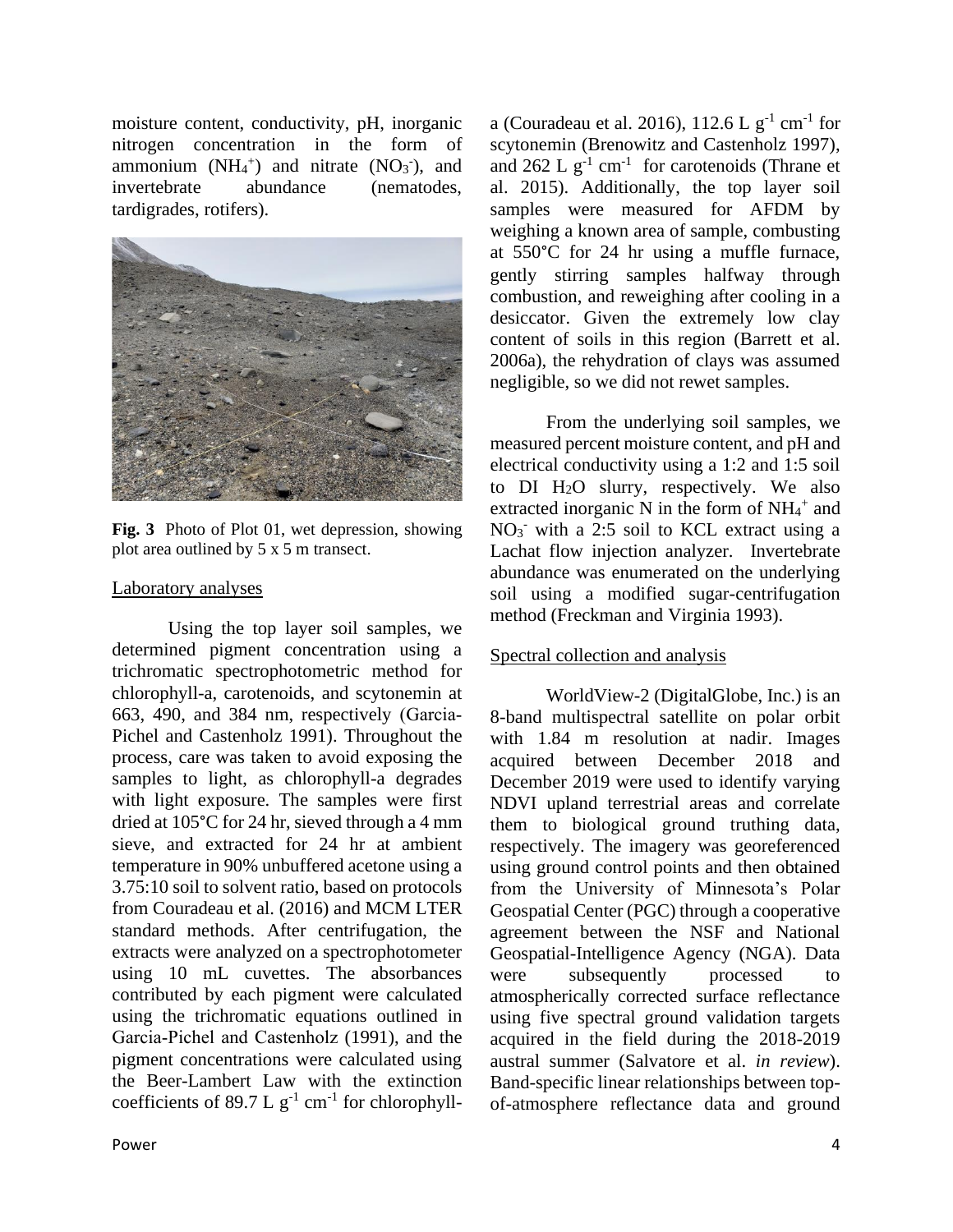validation spectra were applied to the entirety of the satellite images to remove atmospheric contributions to the observed signal. The NDVI parameter was calculated using the Environment for Visualizing Images (ENVI, Harris Geospatial) software package. NDVI is a common vegetation index used for determining whether an image contains photosynthesizing vegetation (Tucker 1979). NDVI was calculated as:

$$
NDVI = \frac{\rho_{NIR} - \rho_{Red}}{\rho_{NIR} + \rho_{Red}}
$$

where  $\rho_{\text{NIR}}$  and  $\rho_{\text{Red}}$  represent the spectral reflectance measurements acquired in the nearinfrared (WorldView-2 Band 7, centered at 831 nm) and red (WorldView-2 Band 5, centered at 659 nm) regions, respectively. The varying NDVI locations were identified as occurring within depressions, on slopes or hills, and within rocky outcrops by using a (DEM) of 1 m resolution (Fountain et al. 2017). NDVI was extracted from the 4 pixels centered at each plot location, based on GPS coordinates taken during sampling and visually confirming plot location via nearby boulders, snowpacks, etc. The primary WorldView-2 image used in this analysis (103001009FA0AE00) was acquired on December 3, 2019, approximately three weeks before our field sampling campaign. Map products were created using ArcMap (ESRI).

Hyperspectral reflectance data were acquired for top layer soil samples collected in the field. These data were acquired using an Analytical Spectral Devices (ASD) FieldSpec4 high-resolution hyperspectral reflectance spectrometer, set up for use in a stable lab environment. Data were collected between 350 and 2500 nm with 1 nm sampling. Halogen lamps were used to illuminate the samples at 30° off-nadir, while reflectance was measured using the ASD's fiber optic cable at nadir. Measurements represent an average of 50 individual spectra, which were averaged to

minimize noise and to ensure a representative spectral signature. Soil samples were shipped frozen from Virginia Tech to Northern Arizona University where the spectral measurements were acquired.

#### Statistical analysis

Statistical analyses were performed using R Statistical Software version 4.0.3 (R Core Team). Principal components analyses (PCA) were executed using R to visually compare plots and their NDVI in terms of their soil habitat environment and biological activity. We also performed correlation analyses using the average NDVI plot values with the biological parameters (*i.e*., pigments, AFDM) averaged for each of the plots as well. Each point on the scatter plot represents one plot location, resulting in 7 observations. Linear regressions of means were fit in R.



**Fig. 4** Photos of relatively high NDVI Plot 20 oxidized granite (**a**) and close-up granite view (**b**).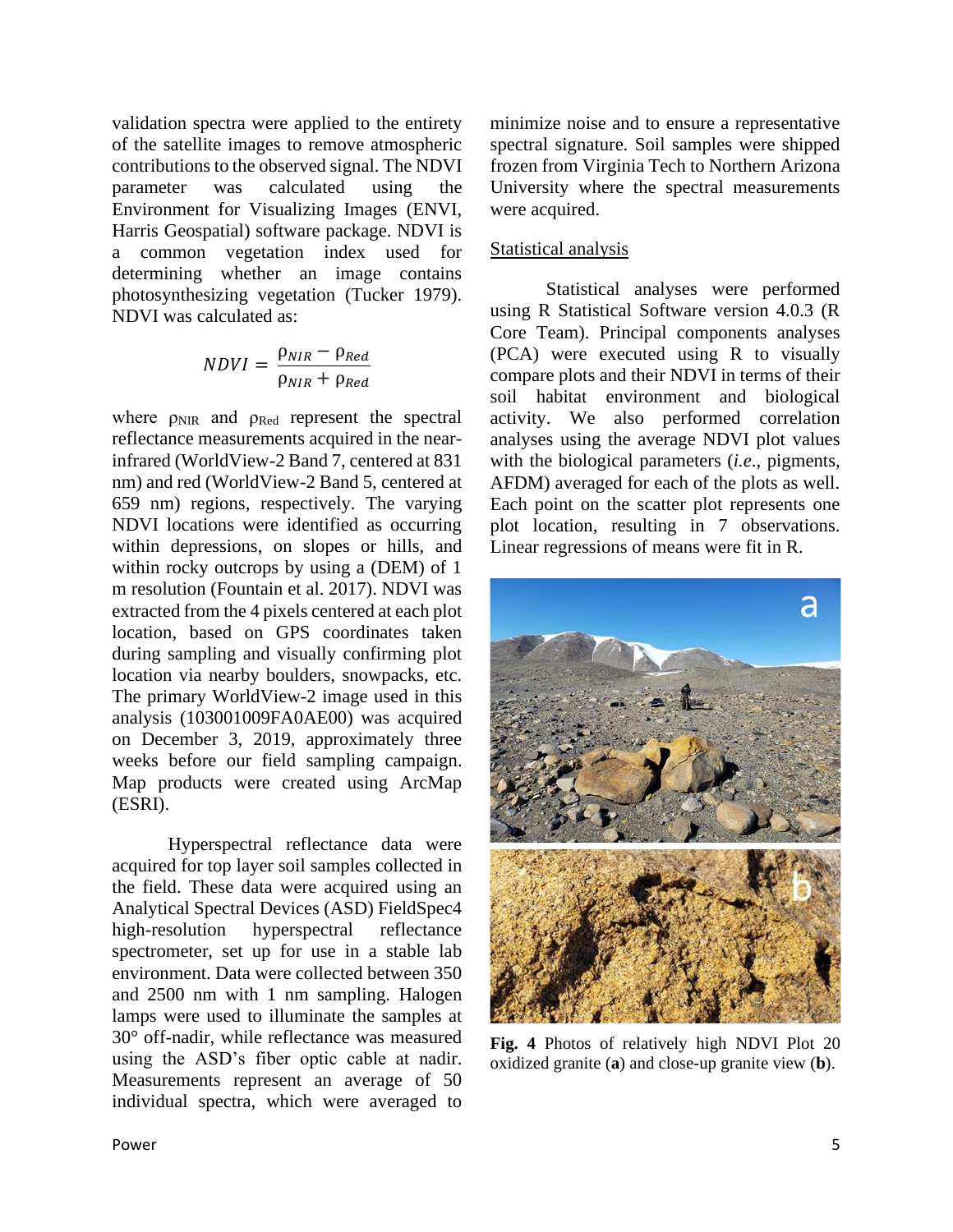#### **Results**

After locating the varying NDVI sites in the field, we determined that many of the locations seemed visually plausible for suitable habitats (*i.e*., wet soils, depressions, snowpacks nearby, *etc*.). One location in particular had dense biocrust present (Plot 09), while other plots were identified as possibly containing sparse biocrust cover (*e.g*., Plot 04, Plot 11). Alternatively, there were several plot locations

that were categorized as having relatively high NDVI that, upon examination, were dry, barren, and seemingly uninhabitable. Many of these relatively high NDVI locations, however, were scattered with bright orange rocks visually identified as oxidized granite (Fig. 4). While many of these relatively high NDVI locations seemed indicative of true biological activity, there were clearly some locations where geology was driving NDVI rather than biology.

**Table 1.** Average values for the 12 intensively sampled plots  $\pm$  1 standard deviation. NDVI data shown were extracted from WV-2 December 2019 imagery.

| <b>Plot</b>     | <b>NDVI</b> | <b>AFDM</b><br>$\left(\frac{\text{mg cm}^2}{\text{cm}^2}\right)$ | <b>Chlorophyll</b><br>$(\mu g \text{ cm}^2)$ | <b>Moisture</b><br>content (%) | Conductivity<br>$(\mu S \text{ cm}^{-1})$ | $\mathbf{p}$ | mg NO <sub>3</sub><br>$g^{-1}$ soil |
|-----------------|-------------|------------------------------------------------------------------|----------------------------------------------|--------------------------------|-------------------------------------------|--------------|-------------------------------------|
| <b>P01</b>      | $-0.008$    | 5.35                                                             | 0.009                                        | 5.39                           | 2330                                      | 8.4          | 23.15                               |
|                 | $\pm 0.000$ | ± 2.51                                                           | ± 0.006                                      | ± 2.69                         | ± 2073                                    | ± 1.14       | ± 21.8                              |
| P <sub>09</sub> | $-0.008$    | 28.29                                                            | 4.974                                        | 5.77                           | 70                                        | 8.5          | 0.34                                |
|                 | $\pm 0.005$ | ± 19.34                                                          | ± 5.097                                      | ± 3.13                         | ± 33                                      | ± 0.60       | ± 0.13                              |
| P10             | 0.009       | 2.12                                                             | 0.007                                        | 1.54                           | 112                                       | 9.9          | 0.001                               |
|                 | $\pm$ 0.005 | ± 0.44                                                           | $\pm$ 0.002                                  | ± 0.29                         | ± 44                                      | ± 0.32       | $\pm$ 0.002                         |
| P <sub>14</sub> | $-0.007$    | 4.06                                                             | 0.006                                        | 5.81                           | 2311                                      | 8.6          | 19.32                               |
|                 | $\pm 0.005$ | ± 0.95                                                           | $\pm 0.006$                                  | $\pm$ 1.79                     | ± 1627                                    | $\pm$ 0.66   | ± 15.7                              |
| P <sub>17</sub> | $-0.017$    | 3.90                                                             | 0.005                                        | 2.34                           | 1095                                      | 8.8          | 26.32                               |
|                 | $\pm 0.003$ | ± 0.70                                                           | $\pm 0.003$                                  | ± 0.63                         | ± 585                                     | ± 0.48       | ± 25.5                              |
| P <sub>22</sub> | 0.001       | 2.19                                                             | 0.005                                        | 4.92                           | 2152                                      | 9.5          | 26.20                               |
|                 | $\pm 0.007$ | ± 0.85                                                           | ± 0.002                                      | ± 1.29                         | ±703                                      | ± 0.51       | ± 18.3                              |
| P <sub>23</sub> | $-0.022$    | 2.99                                                             | 0.002                                        | 2.23                           | 907                                       | 9.6          | 5.37                                |
|                 | $\pm 0.003$ | ± 0.77                                                           | ± 0.002                                      | ± 1.15                         | ± 253                                     | ± 0.55       | ± 2.52                              |
| P27             | 0.008       | 3.18                                                             | 0.006                                        | 3.18                           | 656                                       | 8.4          | 1.73                                |
|                 | $\pm 0.004$ | $\pm$ 1.00                                                       | $\pm 0.003$                                  | ± 3.50                         | ± 468                                     | ± 0.25       | ± 2.13                              |
| P <sub>28</sub> | $-0.008$    | 2.55                                                             | 0.003                                        | 6.56                           | 515                                       | 8.9          | 2.07                                |
|                 | $\pm 0.003$ | ± 0.46                                                           | $\pm 0.002$                                  | ± 6.47                         | ± 394                                     | ± 0.43       | ± 2.51                              |
| <b>P30</b>      | $-0.014$    | 3.46                                                             | 0.005                                        | 4.02                           | 2347                                      | 9.0          | 13.36                               |
|                 | $\pm 0.004$ | ± 0.51                                                           | $\pm 0.003$                                  | ± 2.63                         | ± 2328                                    | ± 0.74       | ± 16.5                              |
| P31             | $-0.023$    | 3.87                                                             | 0.007                                        | 4.61                           | 2431                                      | 8.2          | 11.07                               |
|                 | $\pm$ 0.001 | ± 0.69                                                           | $\pm$ 0.002                                  | ± 1.41                         | $\pm$ 1572                                | $\pm$ 0.22   | $\pm$ 8.0                           |
| P33             | $-0.015$    | 2.61                                                             | 0.004                                        | 2.30                           | 130                                       | 9.6          | 0.05                                |
|                 | $\pm 0.003$ | $\pm$ 0.75                                                       | $\pm$ 0.002                                  | ± 0.24                         | $\pm$ 60                                  | ± 0.24       | $\pm 0.10$                          |

There was significant variation among the sites in terms of soil variables (moisture content, pH, conductivity,  $NH_4^+$  and  $NO_3^$ concentration) and biological variables (concentration of chlorophyll-a, carotenoids, scytonemin, AFDM, and population of invertebrates) (Table 1). Notably, Plot 09 with visible biocrust had the highest diversity consisting of all three nematode species

(*Scottnema*, *Eudorylaimus*, and *Plectus*), tardigrades, rotifers, and even ciliates. While *Scottnema* was present in relatively high abundances throughout the plots, there were several plots without any invertebrates present (P22, 30, 31). The majority of samples had NH<sup>4</sup> <sup>+</sup>concentration below detection, except for Plots 01, 09, 10, 22, 31, 33, which were detectable, though very low concentrations.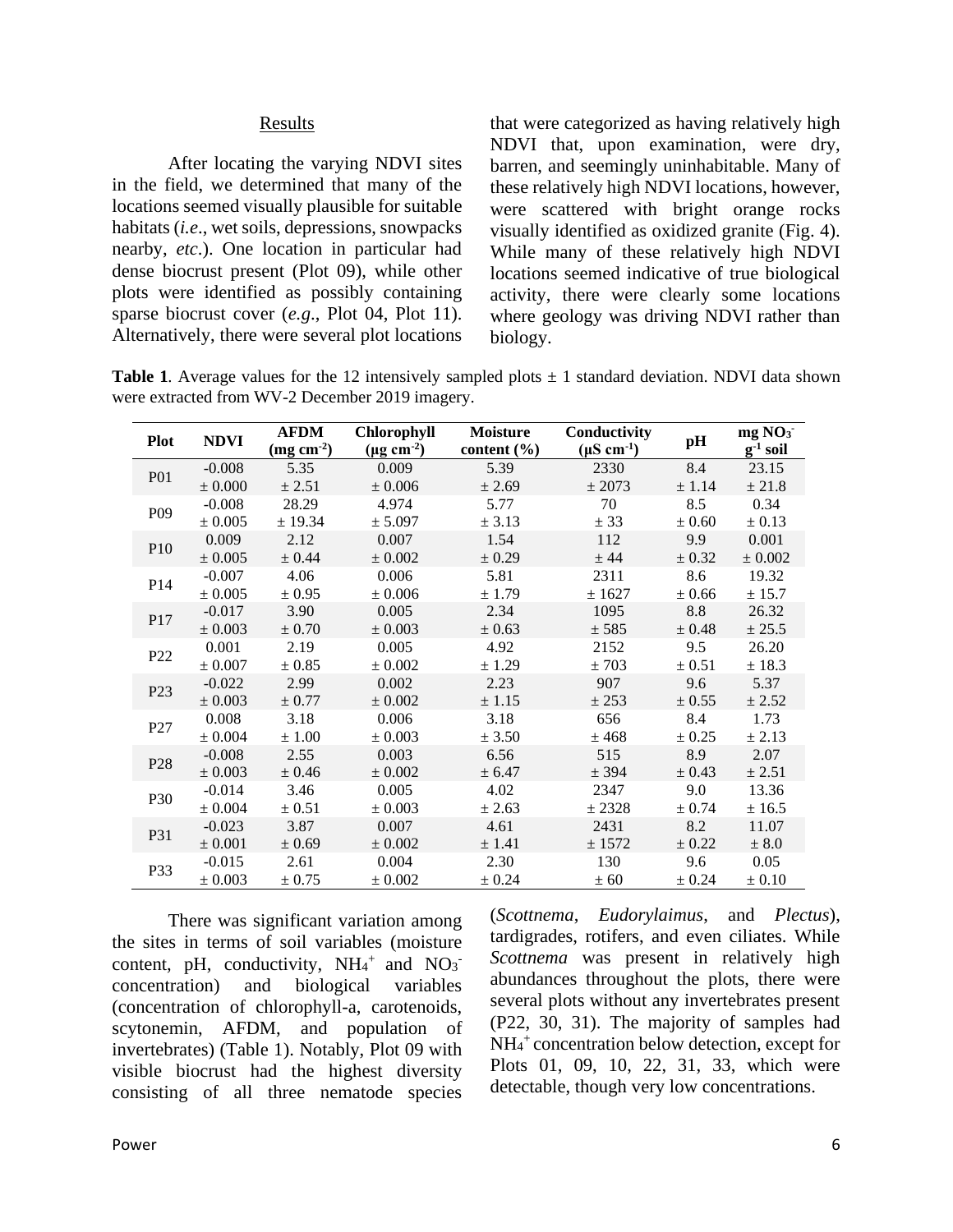

**Fig. 5** Spectra acquired from samples using a hyperspectral imaging spectrometer. Spectra downsampled to WV-2 resolution are shown in bold in the NDVI identified region of the spectrum.



**Fig. 6** Three spectral signatures illustrating relatively high NDVI from biocrust (Plot 09) and oxidized granite (Plot 20) and relatively low NDVI from typical soil (Plot 02). Spectra downsampled to WV-2 resolution are shown in bold. Gray bars outline the region of NDVI calculation.



**Fig. 7 a.)** NDVI product of Ross till region with Plot 09 identified, **b.)** True color image of Plot 09 and surrounding area **c.)** NDVI product and **d.)** LiDAR elevation with Plot 09 outlined in yellow. Imagery © 2019 DigitalGlobe, Inc.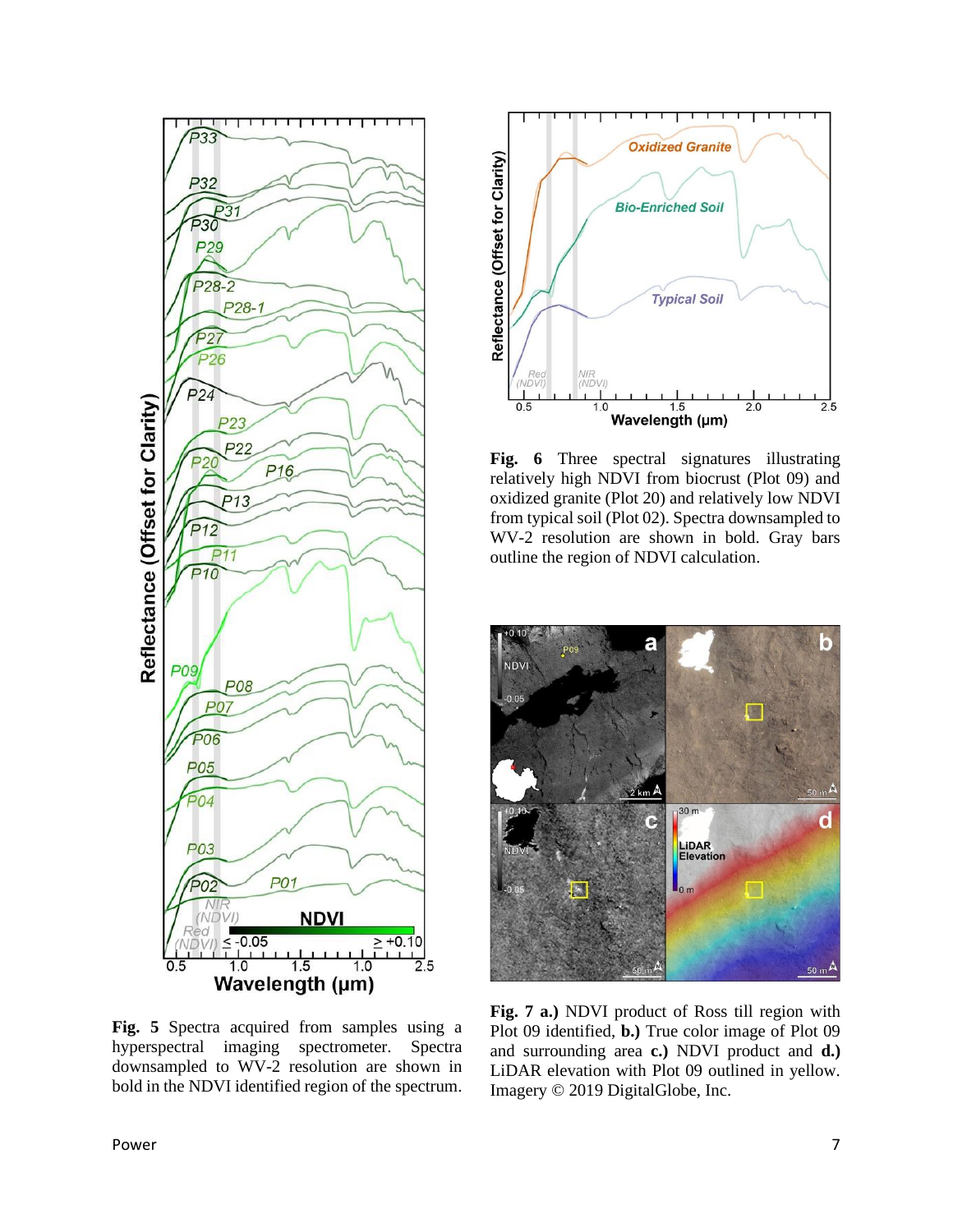Hyperspectral data of samples collected show variation among the 30 plot locations (Fig. 5). There is a range in NDVI between the sites, and in particular, there are clear spectral differences between the plots, for example, Plots 09 (biocrust) and 20 (oxidized granite). While they both have relatively high NDVI, it is evident that the shape of their spectral signatures is very different. These differences are further illustrated in Fig. 6, which compares the spectral shape of relatively high NDVI Plots 09 and 20 with a barren soil Plot 02.



**Fig. 8** PCA with soil habitat vectors illustrating increasing values. NDVI based on satellite-derived plot average.

Using the WV-2 satellite imagery, we identified the plot locations as unique compared to the surrounding areas based on NDVI. The densest biocrust plot is visually identifiable using NDVI (Fig. 7). Using principal components analysis (PCA) with the soil habitat variables, the plots separate in ordination space based on moisture content, pH, conductivity, and inorganic nitrogen content (Fig 8). There is not an obvious separation between the relatively high NDVI and low NDVI plots. Similarly, in a PCA with the biological variables, the plots separate in ordination space based on chlorophyll content, AFDM, and total live nematode counts (Fig. 9). Figure 9 does not include Plot 09, because its far-right distribution in ordination space (due to significantly higher biomass and chlorophyll

content) clustered the rest of the plots into an uninterpretable ordination space.



**Fig. 9** PCA with biological vectors illustrating increasing values. NDVI based on satellite-derived plot average.



**Fig. 10** Non-significant linear relationship between AFDM and NDVI. Error bars indicate population standard deviation. Plots 09 and 10, 22, 27, 28 not shown.

When correlating the satellite-derived NDVI plot averages to the measured biological variables, no relationships were significant. When including all plots in the analysis, Plot 09 skewed the scatter plots due to its much higher AFDM and pigment concentration, so this plot was excluded. Additionally, since we are now aware that several plots had high NDVI associated with oxidized granite, these plots were also removed from the correlation analyses (P10, 22, 27, 28). Out of the 12 intensively sampled plots, these were determined to have a high cover of oxidized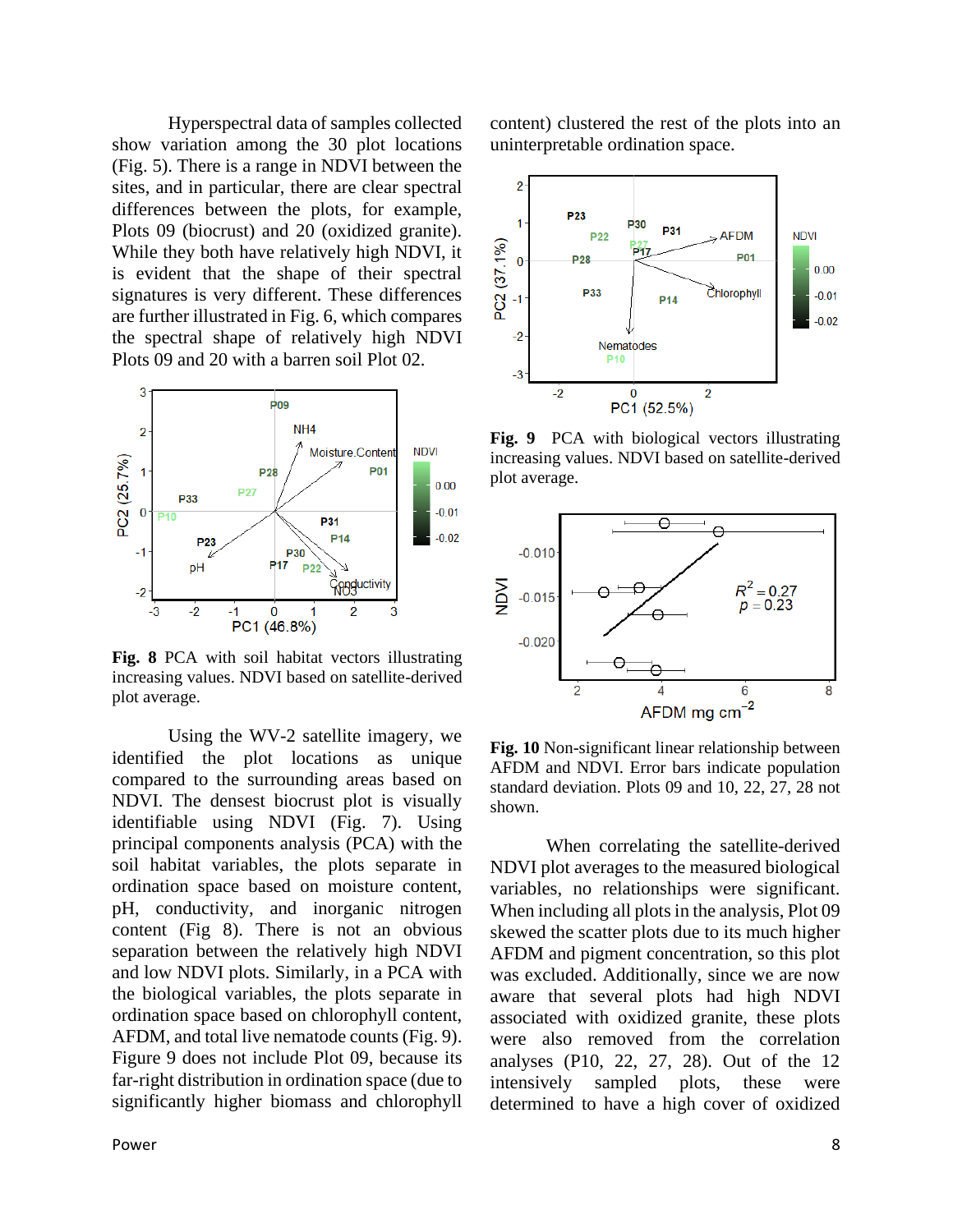granite based on field photos, field notes, and hyperspectral signatures. Even with these plots removed, the correlation analyses were still non-significant ( $p > 0.05$ ) (Fig 10, 11).



**Fig. 11** Non-significant linear relationship between chlorophyll-a concentration and NDVI. Error bars indicate population standard deviation. Plots 09 and 10, 22, 27, 28 not shown.

#### Discussion

It was evident during ground truthing that geology would be a factor in confirming the utility of NDVI for detection of low biomass biocrusts in this region. Several plots that we had identified as relatively high NDVI sites were visually dry and covered with oxidized granite and proved to have relatively low AFDM and chlorophyll content. Following along with this pattern, the hyperspectral data later collected from field samples showed clear distinctions between the plots. For example, Plots 20 and 29 were on oxidized granite boulder fields (according to field notes and photos) and exhibit two broad electronic absorptions associated with the presence of ferrous and ferric iron, centered near 670 nm and 940 nm, and resulting in a broad reflectance peak between these two absorptions at approximately 740 nm (Fig 6.). Hyperspectral reflectance data are able to clearly distinguish between these abiotic absorption features and those associated with biological pigments; however, multispectral data are less helpful in making this distinction. For this reason, we have shown that the NDVI

Power 9

parameter specifically can be problematic at identifying the presence of photosynthetic biology in the presence of specific abiotic surface properties. This electronic Feabsorption at red wavelengths and the slight increase in reflectance in the NIR causes these granite areas to have an anomalously high NDVI that does not appear to be correlated with any biological activity. It is noteworthy that Plot 09, the only plot with visibly dense biocrust, is visually unique with the highest NDVI in the hyperspectral data (Fig. 5), however it does not have the highest satellitederived NDVI (Table 1). This clearly shows the differences in resolution and capability between a hyperspectral imaging spectrometer and a multispectral satellite. Additionally, this difference could also partly be the result of activity, as a January 2019 image shows higher NDVI at this location when the snow is melting. While Plot 09 was expected to have been the highest satellite-derived NDVI site, this was not the case, so it is apparent there are factors here, other than biomass, driving NDVI.

The principal component analyses also indicate that biological activity is not the only factor driving NDVI in this region. While we would expect the higher NDVI plots to cluster in the top right corner of the ordination with increasing  $NH_4^+$  and moisture content, there was no clear pattern with NDVI (Fig. 8). Specifically, it is of interest that Plots 10, 22, and 27 had the highest satellite-derived NDVI but do not cluster in the top right quadrant of the ordination space. Similarly, there are no obvious patterns of clustering by NDVI when visualizing the biological variables (Fig. 9). We would expect the highest NDVI plots to cluster in the far right of the ordination space, but these oxidized granite plots are seemingly not biologically active. Therefore, we chose to remove Plots 09 and 10, 22, 27, and 28 from the correlation analyses because the highest biomass plot skews the analysis and the oxidized granite creates a false indication of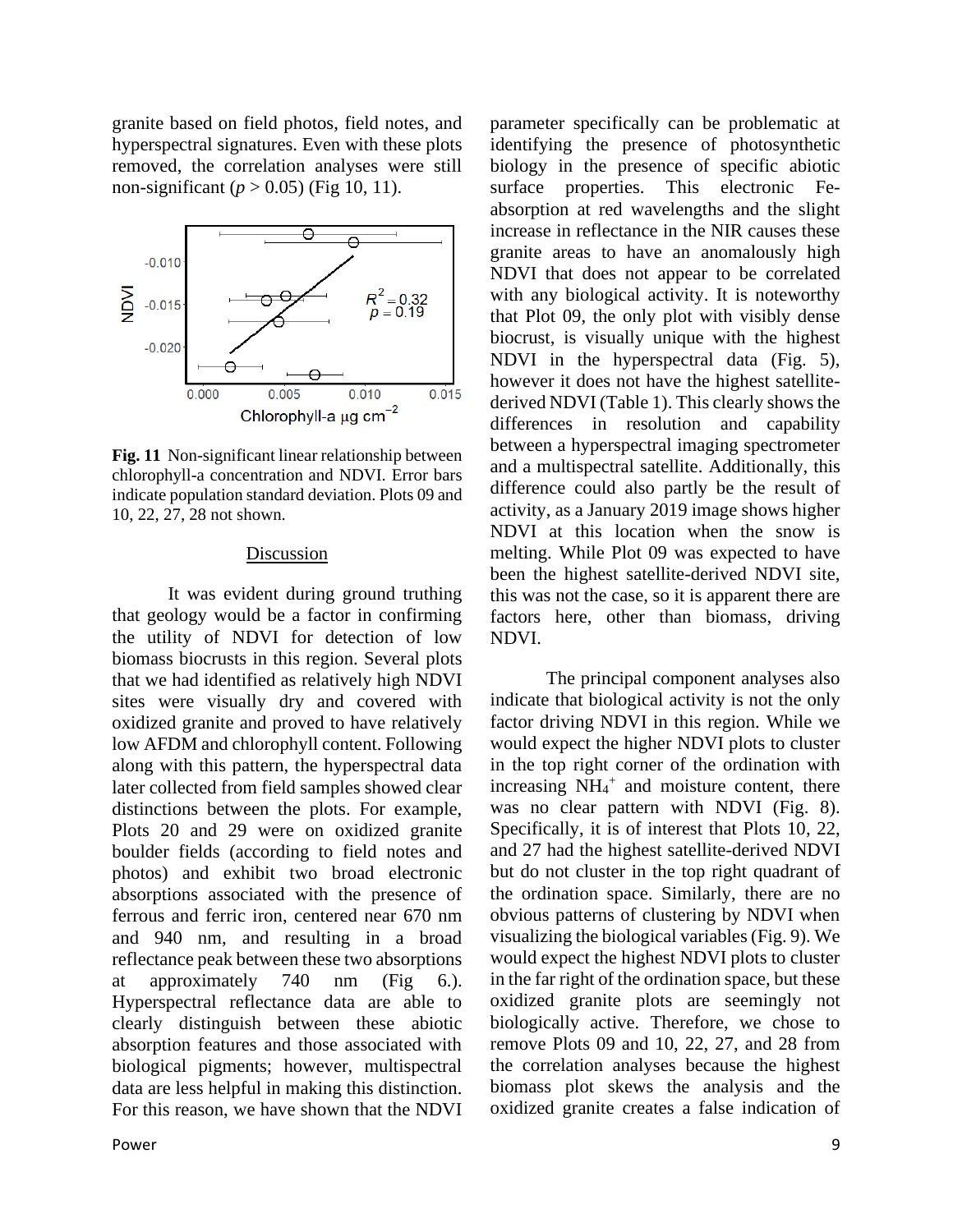biological activity, respectively. We found that there was no significant relationship between NDVI and the biological variables. However, we are not surprised. The Ross till region is geologically variable, and it is now evident that certain geological minerals can have a relatively high NDVI, adding unexpected complexity to our objective of detecting cryptic biological activity.

We will apply different indices and image analysis techniques to better establish the spectral capabilities of detecting such low density biocrust coverage. While it is evident that NDVI is a useful indicator of dense microbial mat cover in the McMurdo Dry Valleys, we now require more in-depth spectral analyses for low density biocrust areas. We are confident that different techniques using all 8 spectral bands we have available with WorldView-2 will allow us to systematically identify the abundance and distribution of low density biocrust throughout the Ross till terrestrial region.

#### Acknowledgments

This project was supported by the Virginia Space Grant Consortium 2020 Fellowship Program and the National Science Foundation through Grant #1637708 to the McMurdo Dry Valleys Long Term Ecological Research Project and Grant #1745053 to Salvatore, Barrett, Sokol, and Stanish. We acknowledge the Polar Geospatial Center for geospatial support and DigitalGlobe, Inc. for access to satellite imagery. We appreciate Antarctic Support Contractors and Air Center Helicopters for providing operational support in the field. We'd also like to thank Ernest Osburn for assistance with sample collection in the field, and Bobbie Niederlehner, Byron Adams, and Maxwell Craddock for their assistance with laboratory analyses.

#### References

- Adams BJ, Bardgett RD, Ayres E, Wall DH, Aislabie J, Bamforth S, Bargagli R, Cary C, Cavacini P, Connell L, Convey P, Fell JW, Frati F, Hogg ID, Newsham KK, O'Donnell A, Russell N, Seppelt RD, Stevens MI (2006) Diversity and distribution of Victoria Land biota. Soil Biol Biochem 38:3003–3018 .
- https://doi.org/10.1016/J.SOILBIO.2006.04.030 Alger AS, McKnight DM, Spalding SA, Tate CM,
- Shupe GH, Welch KA, Edwards R, Andrews ED, House HR (1997) Ecological Processes in a Cold Desert Ecosystem: The Abundance and Species Distribution of Algal Mats in Glacial Meltwater Streams in Taylor Valley, Antarctica. Inst Arct Alp Res Occas Pap 51
- Barrett JE, Virginia RA, Hopkins DW, Aislabie J, Bargagli R, Bockheim JG, Campbell IB, Lyons WB, Moorhead DL, Nkem JN, Sletten RS, Steltzer H, Wall DH, Wallenstein MD (2006a) Terrestrial ecosystem processes of Victoria Land, Antarctica. Soil Biol Biochem 38:3019–3034 . https://doi.org/10.1016/J.SOILBIO.2006.04.041
- Barrett JE, Virginia RA, Wall DH, Cary SC, Adams BJ, Hacker AL, Aislabie JM (2006b) Co-variation in soil biodiversity and biogeochemistry in northern and southern Victoria Land, Antarctica. Antarct Sci 18:535 .
- https://doi.org/10.1017/S0954102006000587
- Barrett JE, Virginia RA, Wall DH, Parsons AN, Burkins MB (2004) Variation in Biogeochemistry and Soil Biodiversity across Spatial Scales in a Polar Desert Ecosystem. Ecology 85:3105–3118
- Bockheim JG, Prentice ML, McLeod M (2008) Distribution of glacial deposits, soils, and permafrost in Taylor Valley, Antarctica. Arctic, Antarct Alp Res 40:279–286 . https://doi.org/10.1657/1523-0430(06- 057)[BOCKHEIM]2.0.CO;2
- Brenowitz S, Castenholz RW (1997) Long-term effects of UV and visible irradiance on natural populations of a scytonemin-containing cyanobacterium (Calothrix sp.). FEMS Microbiol Ecol 24:343–352 . https://doi.org/10.1016/S0168- 6496(97)00075-5
- Couradeau E, Karaoz U, Lim HC, Nunes Da Rocha U, Northen T, Brodie E, Garcia-Pichel F (2016) Bacteria increase arid-land soil surface temperature through the production of sunscreens. Nat Commun. https://doi.org/10.1038/ncomms10373
- Courtright EM, Wall DH, Virginia RA (2001) Determining habitat suitability for soil invertebrates in an extreme environment: The McMurdo Dry Valleys, Antarctica. Antarct Sci